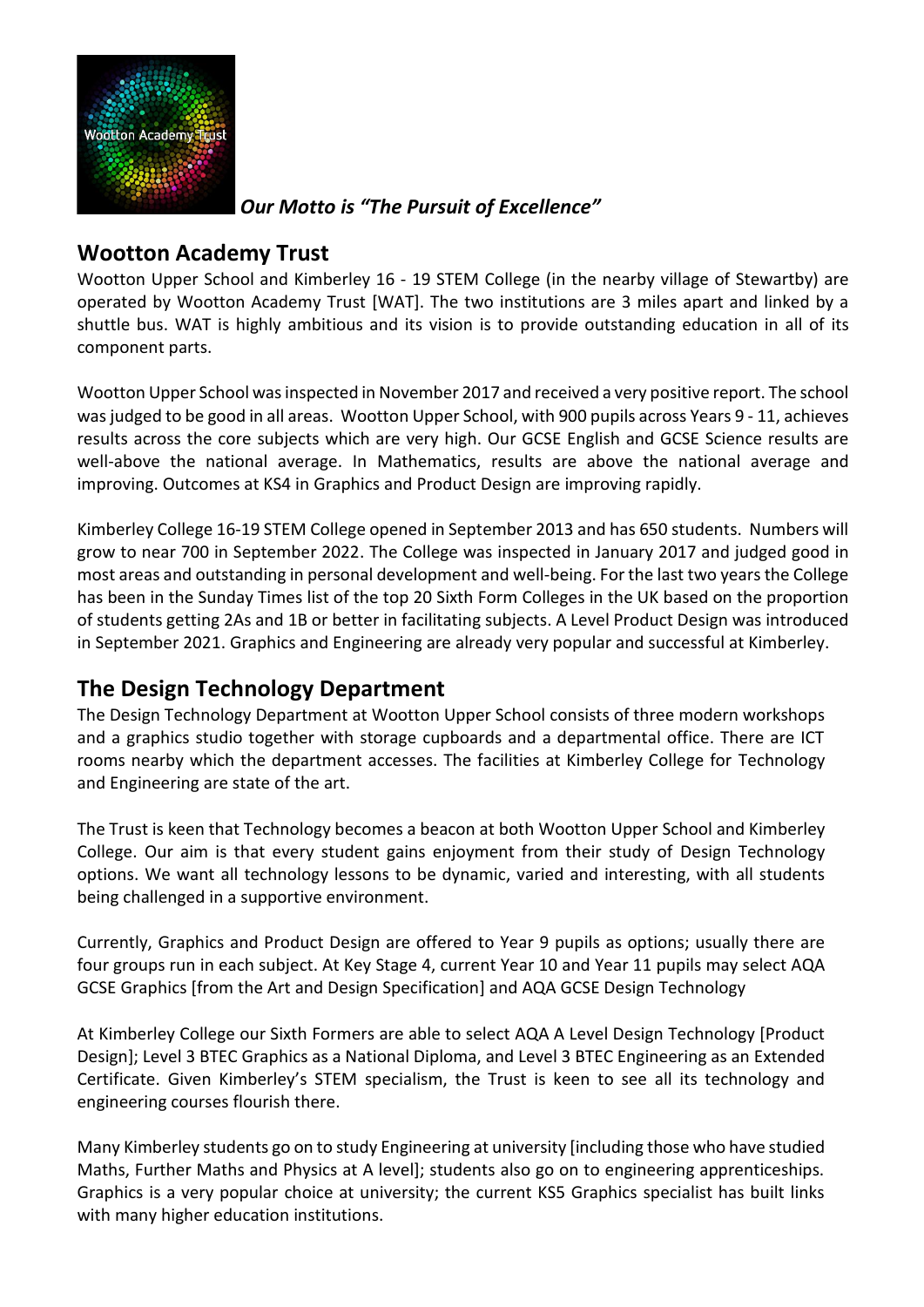#### **Department Staff**

There are four members of the Design Technology team; in addition to the Director - who is a Graphics specialist, currently there are two other teachers and a technician. One of the two teachers is a Graphics specialist, who is able to teach Product Design. The other two teachers are Product Design specialists, who can teach Graphics.

This new post reflects the increasing popularity of courses offered by the department and continuing growth in numbers at the STEM College.

We are happy to consider applications from full time or part time applicants.

If you would like any further information on our Design Technology Department or arrange a visit, please send an email to [recruitment@wootton.beds.sch.uk.](mailto:recruitment@wootton.beds.sch.uk)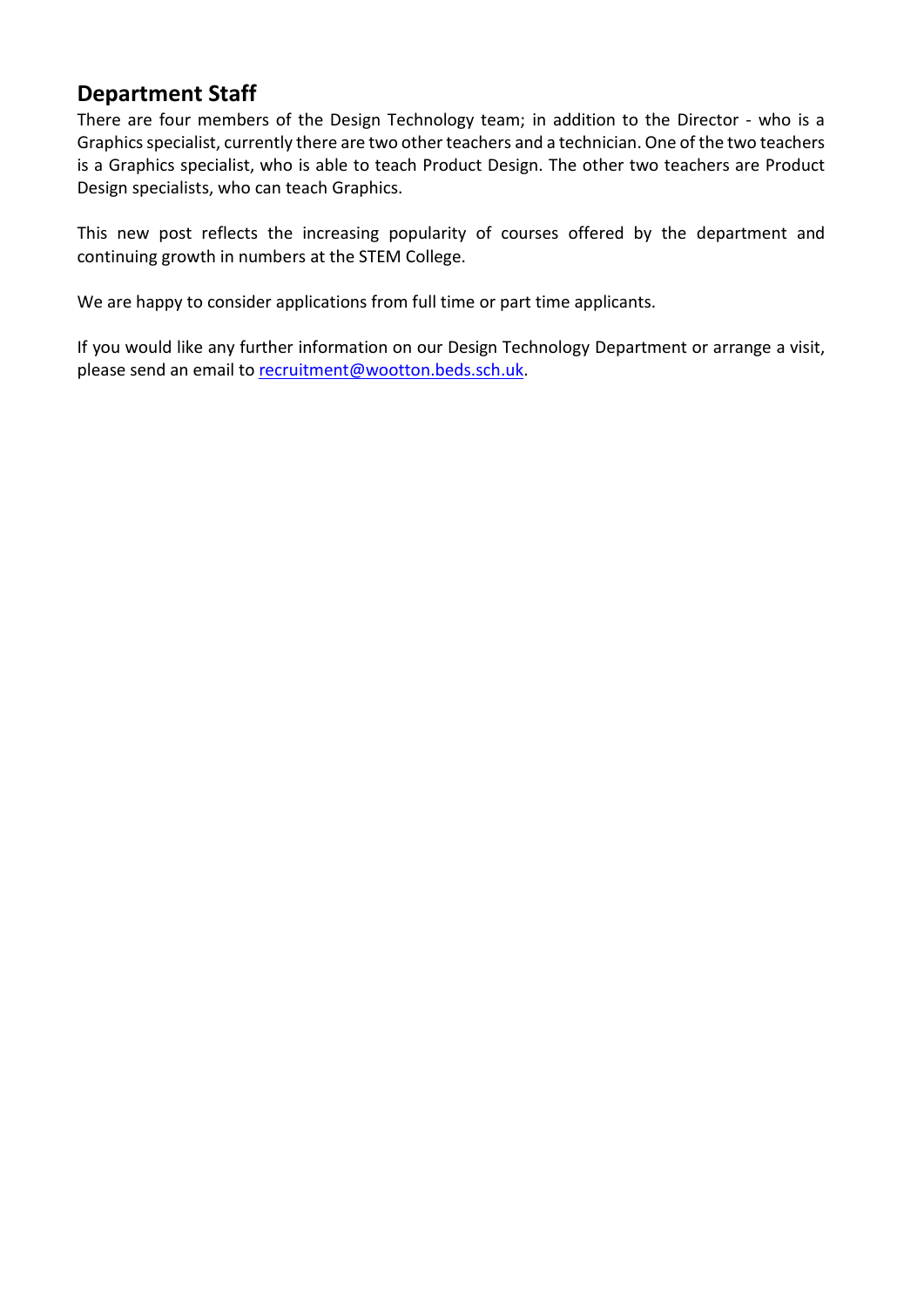# **DESIGN AND TECHNOLOGY: PRODUCT DESIGN**

#### **COURSE OVERVIEW**

A-level Design and Technology: Product Design requires students to engage in both practical and theoretical study. This course requires students to cover design and technology skills and knowledge of:

#### • **1. Technical Principles**

Understand the appropriate use of materials including polymers, composites, woods and metals based on their physical and working characteristics.

#### • **2. Designing and Making Principles**

Students will follow the design methods and processes, understand design theory, design styles and movements, how technology and cultural changes can impact on the work of designers, follow the design process and analyse and evaluate their work.

## **KNOWLEDGE & SKILLS DEVELOPED**

This creative and thought-provoking qualification gives students the practical skills, theoretical knowledge and confidence to succeed in a number of careers. Especially those in the creative industries.

They will investigate historical, social, cultural, environmental and economic influences on design and technology, whilst enjoying opportunities to put their learning in to practice by producing prototypes of their choice.

Students will gain a real understanding of what it means to be a designer, alongside the knowledge and skills sought by higher education and employers.

#### Qualification: **A-Level**

Awarding Body: **AQA**

#### **ASSESSMENT METHOD**

Technical Principles

- Written exam: 2 hours and 30 minutes
- 120 Marks
- 30% of A Level

Design and Making

- Written Exam: 1 hour and 30 minutes
- 80 Marks
- 20% of A Level

Practical application of technical principles, designing and making principles.

- Design and make project
- 100 marks
- 50% of A Level

## **OPPORTUNITIES AND CAREERS**

- Graphic design
- **Fashion styling**
- Art and design
- Media
- **Engineering**
- Photography
- Construction and building services
- Motor vehicle technology and repair
- Junior product designer
- Theatre set carpenter
- **Farrier**
- Service technician
- Civil engineering technician
- Design and draughting technician
- Engineering model maker

"Design is concerned with how things work, how they are controlled, and he nature of the interaction between people and technology. When done well, the results are brilliant, pleasurable products." – Don Norman (The Design of Everyday Things)

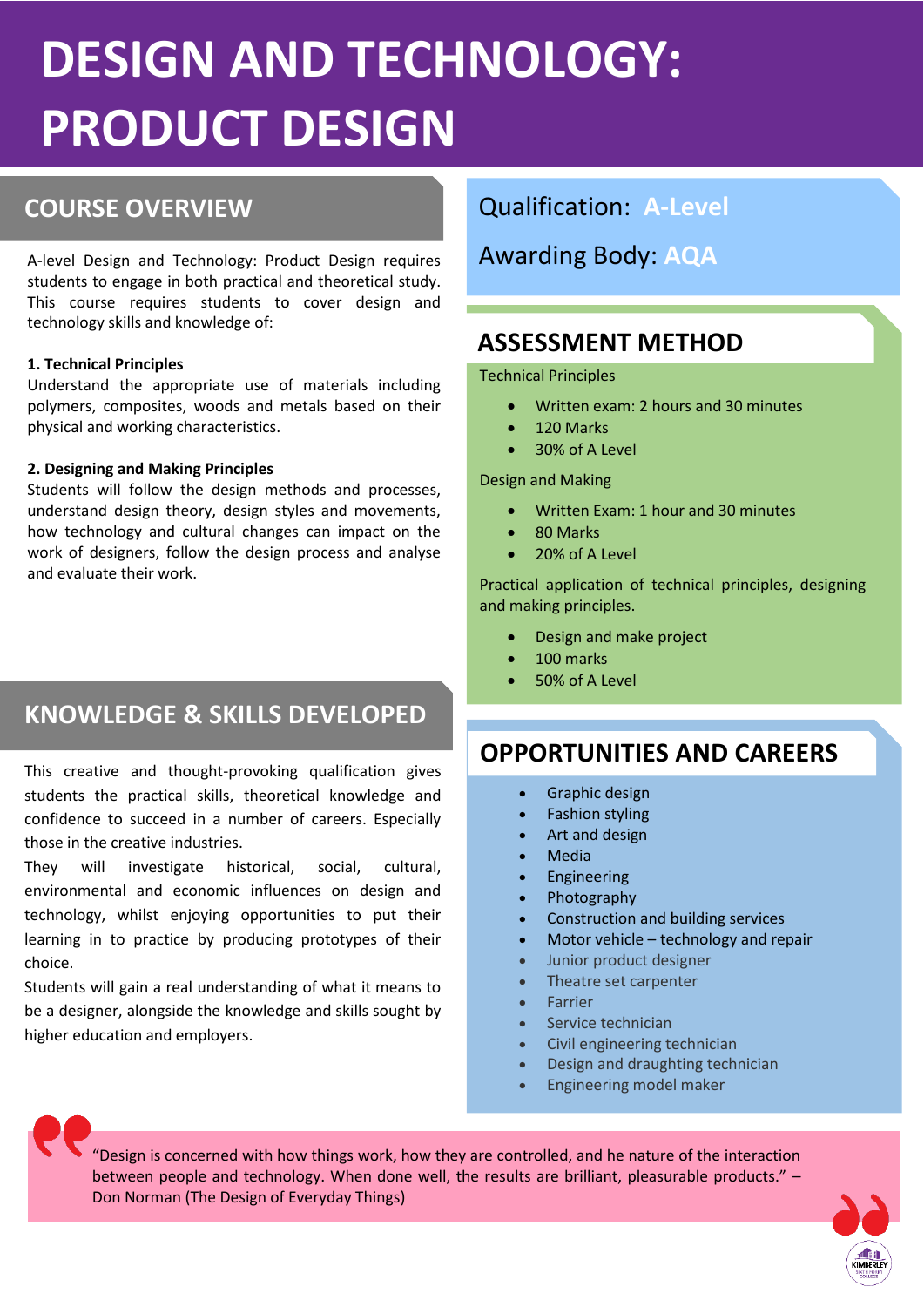## **GRAPHICS**

## **COURSE OVERVIEW**

The course consists of two components.

**Component 1** is to produce a portfolio that is made up of 2 projects where pupils will learn a range of handrendered and computer-generated design work.

The first of the two projects will teach students about designing creative compositions using typography and imagery. Pupils will learn extensively how to use Adobe Illustrator and Photoshop to edit and create their own typography and arrange lettering and imagery to create eye-catching graphics.

The second project will be about creating graphic design and illustration inspired by stories and will involve a trip The Warner Brothers Studio where pupils will take photographs.

**Component 2** is an Exam project that is worth 40% of the overall grade.

Pupils will get their final exam paper in January in Year 11. They will have four months to develop a portfolio of work in response to a choice of seven different projects on the exam paper. In May, the pupils will sit a two-day (10 hours) practical exam. This exam will be in a graphics classroom where they will produce a final piece of design work based on their four months' preparatory work.

#### **KNOWLEDGE & SKILLS DEVELOPED**

Pupils will learn how to draw using a range of hand and digital media, create typography, edit photography and produce graphic design using industry standard programs such as Adobe Photoshop and Illustrator.

Throughout the projects, students will develop their skills taking and editing photographs using Photoshop and creating hand-rendered and digital drawings in response to a story and learn how to arrange their illustrations and photographs with typography to create a range of creative designs.

Qualification: **GCSE**

Awarding Body: **AQA**

#### **ASSESSMENT METHOD**

**Component 1** is to produce a portfolio of work worth 60% of the overall grade. This is made up of 2 projects that are aimed at developing and demonstrating your drawing and design skills using a range of digital and hand rendered media.

**Component 2** is an Exam project that is worth 40% of the overall grade. This is a practical project that is set in January of year 11 by the exam board.

## **POST 16 OPPORTUNITIES AND CAREERS**

Graphic Communication is a very open subject and can lead on to numerous creative careers. The skills you will learn during GCSE Graphics will develop your creative thinking, designing, drawing as well as learning a range of technical skills. These skills can be developed in the future study of: Fine art, Graphic Design, Illustration, Animation, Web design, Advertising, Architecture, Engineering, Fashion and textiles, Games design, Journalism, Media, Film making, Product design, Software design and Technical editing.

On successful completion of the course, you may decide to do Graphic Design A-Level or BTEC at level 3.

"You have the freedom to create what you want within a section and get good advice from an experienced teacher."

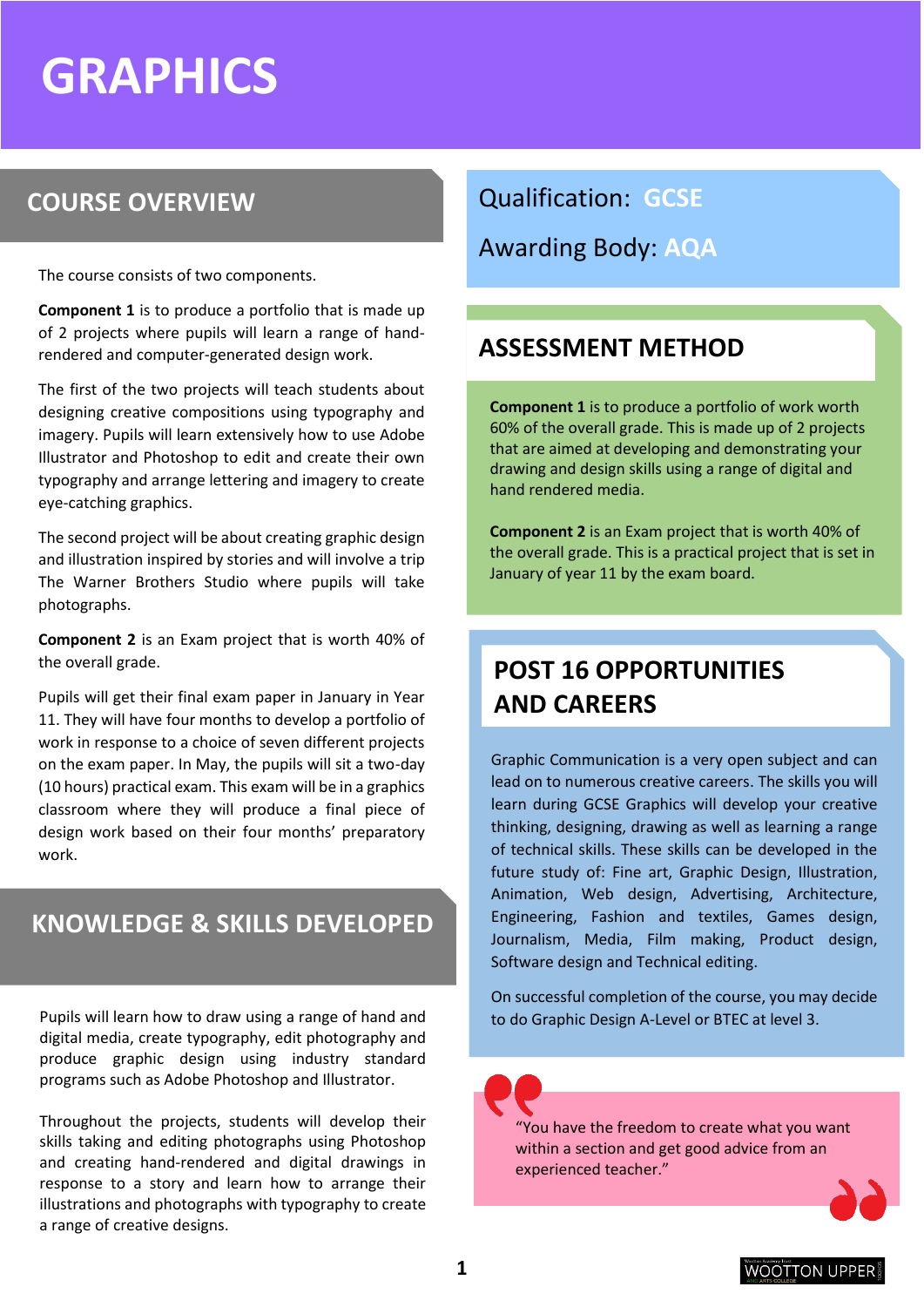## **DESIGN AND TECHNOLOGY**

### **COURSE OVERVIEW**

This course encourages a practical approach to problem solving, following a series of set briefs, and allows pupils to design and make products with creativity and originality. They will experience a variety of practical disciplines and use a range of materials and techniques. It aims to equip pupils to design and produce products with broad consumer appeal and real market feasibility.

This qualification is modern and relevant, so pupils can learn about contemporary technologies, materials and processes, as well as established practices.

This course places greater emphasis on understanding and applying iterative design processes. Pupils will use their creativity and imagination to design and make prototypes that solve real and relevant problems.

Pupils will develop skills in core technical principles, specialist technical principles and designing and making principles. The practical portfolio will be supported by academic theory.

### **KNOWLEDGE & SKILLS DEVELOPED**

What will I learn?

- You will learn about different resilient materials.
- How to safely use a range of tools and machinery.
- How to cut, shape, form, bend, cast, mould, clean and finish materials.
- How products are made in the real world.
- How to use the laser cutter, 3d printer and computer-controlled router.
- About the work of popular designers and produce products aimed at specific target markets.

Through practical and theory-based lessons pupils will gain confidence in all materials as well as their chosen material specification. They will learn fundamental skills within Design and Technology learning from, wider influences, including historical, social/cultural, environmental and economic factors. Year 11 - Pupils will undertake component 2; design and make task. During the year they will be able to complete a detailed design and make project given by the exam board.

Qualification: **GCSE**

Awarding Body: **AQA**

#### **ASSESSMENT METHOD**

**Component 1** is written exam worth 50% of the overall grade.

**Component 2** is a Non-Exam assessment that is set by the exam board and completed within 30-35 hours project that is worth 50% of the overall grade.

## **POST 16 OPPORTUNITIES AND CAREERS**

Product Design pupils become more confident and skilled in the use of tools and machines and develop real life practical skills that prove valuable in everyday life.

You will have a choice of level 3 courses at Kimberley College. BTEC Level 3 Graphics and BTEC Level 3 Engineering. Recommended complimentary subjects are A Level Maths and Physics.

The logical, creative and practical skills developed provides an excellent grounding for careers in design, the creative industries, engineering and manufacturing. Architecture and IT are also closely associated. You will be set up for a wide range of careers including construction, building services, motor vehicle repair and entrepreneurship.

"Design and Technology, is an amazing subject. Lots of hand on practical which is really fun! You get the chance to get a great understanding of different materials and how they could be used as well as using your own imagination to create prototype models."